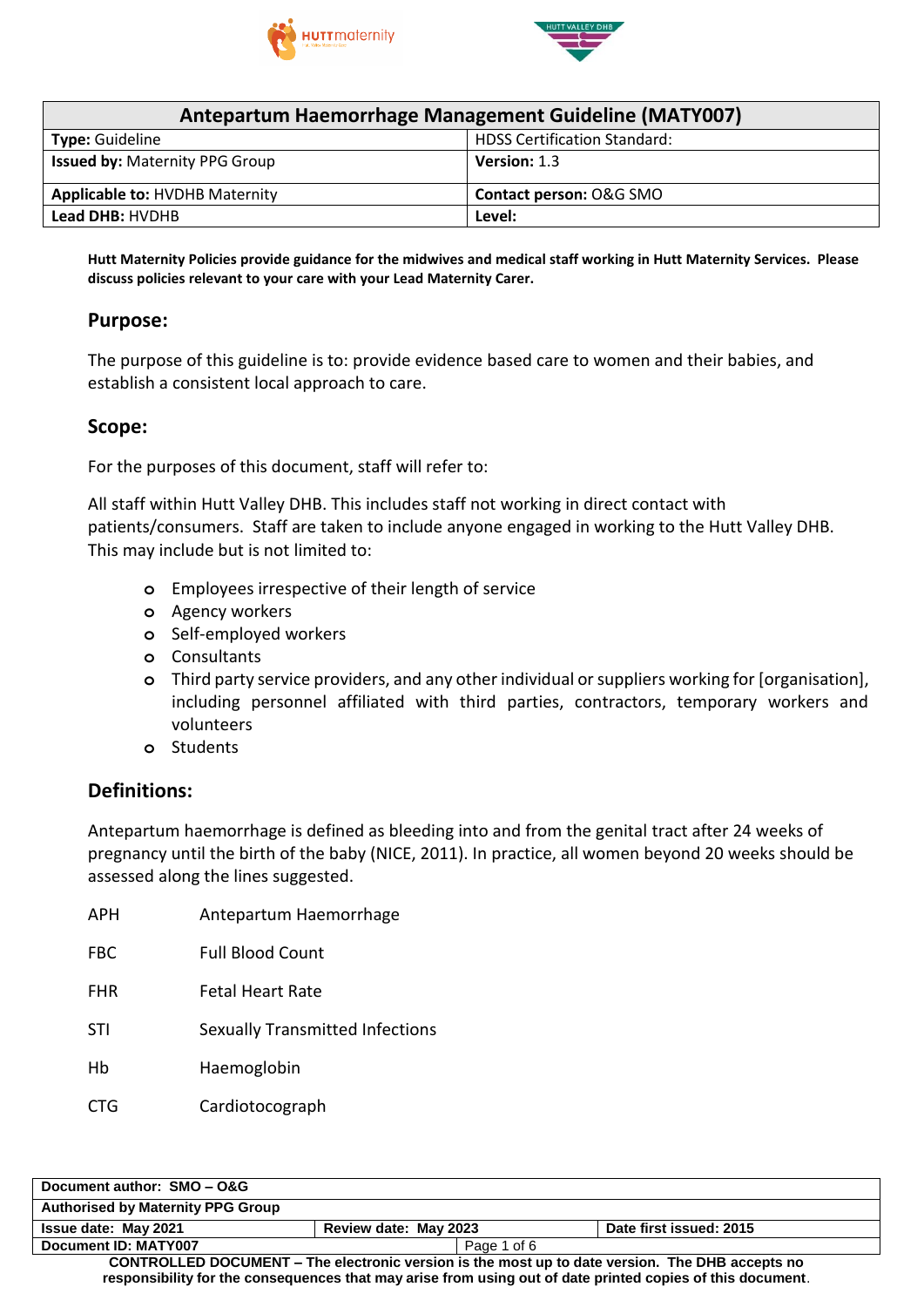



## **Referrals**

*Obstetric Referral Guidelines ('Section 88') considerations:*

| Code | Condition              | <i>Description</i> | Referral category |
|------|------------------------|--------------------|-------------------|
| 4004 | Antepartum haemorrhage | -                  | Consultation      |

### **Causes**

| Placenta praevia           | Bleeding from separation of an abnormally situated placenta. (The placenta lies<br>partly or completely in the lower uterine segment) |
|----------------------------|---------------------------------------------------------------------------------------------------------------------------------------|
| <b>Placental abruption</b> | Bleeding from separation of a normally situated placenta.<br>Bleed can be concealed.                                                  |
| <b>Incidental causes</b>   | Bleeding can arise from some other part of the birth canal e.g. cervical ectropion<br>or polyps etc.                                  |

There are no consistent definitions of the severity of APH.

Blood loss is known to be underestimated and APH may often be concealed. It is therefore important to assess for signs of clinical shock.

It is recommended that pregnant people be advised to report all vaginal bleeding to their LMC. Pregnant people known to be at high risk of haemorrhage should be managed in centres with facilities for blood transfusions and intensive care.

#### **Assessment**

#### **Admit to Birthing Suite and be seen as a priority**

**First establish whether urgent intervention is required to manage maternal or fetal compromise**

Consider supports and chaperones when asking sensitive questions such as:

- Is the pregnant person in hypovolaemic shock?
- An approximate assessment of the blood lost: people should be asked to bring in towels and pads.
- Was the bleeding associated with pain prior or during the bleed?
- Any fetal movements since bleed?
- Any previous bleeding during the pregnancy?
- Any contractions?
- Any recent history of sexual intercourse (consensual or non-consensual)?
- Any history of STI?
- Any recent history of physical trauma?
- Any history of domestic violence?
- Any symptoms of pre-eclampsia?
- What was the last Hb?

#### **Document author: SMO – O&G Authorised by Maternity PPG Group Issue date: May 2021 Review date: May 2023 Date first issued: 2015 Document ID: MATY007** Page 2 of 6

**CONTROLLED DOCUMENT – The electronic version is the most up to date version. The DHB accepts no responsibility for the consequences that may arise from using out of date printed copies of this document**.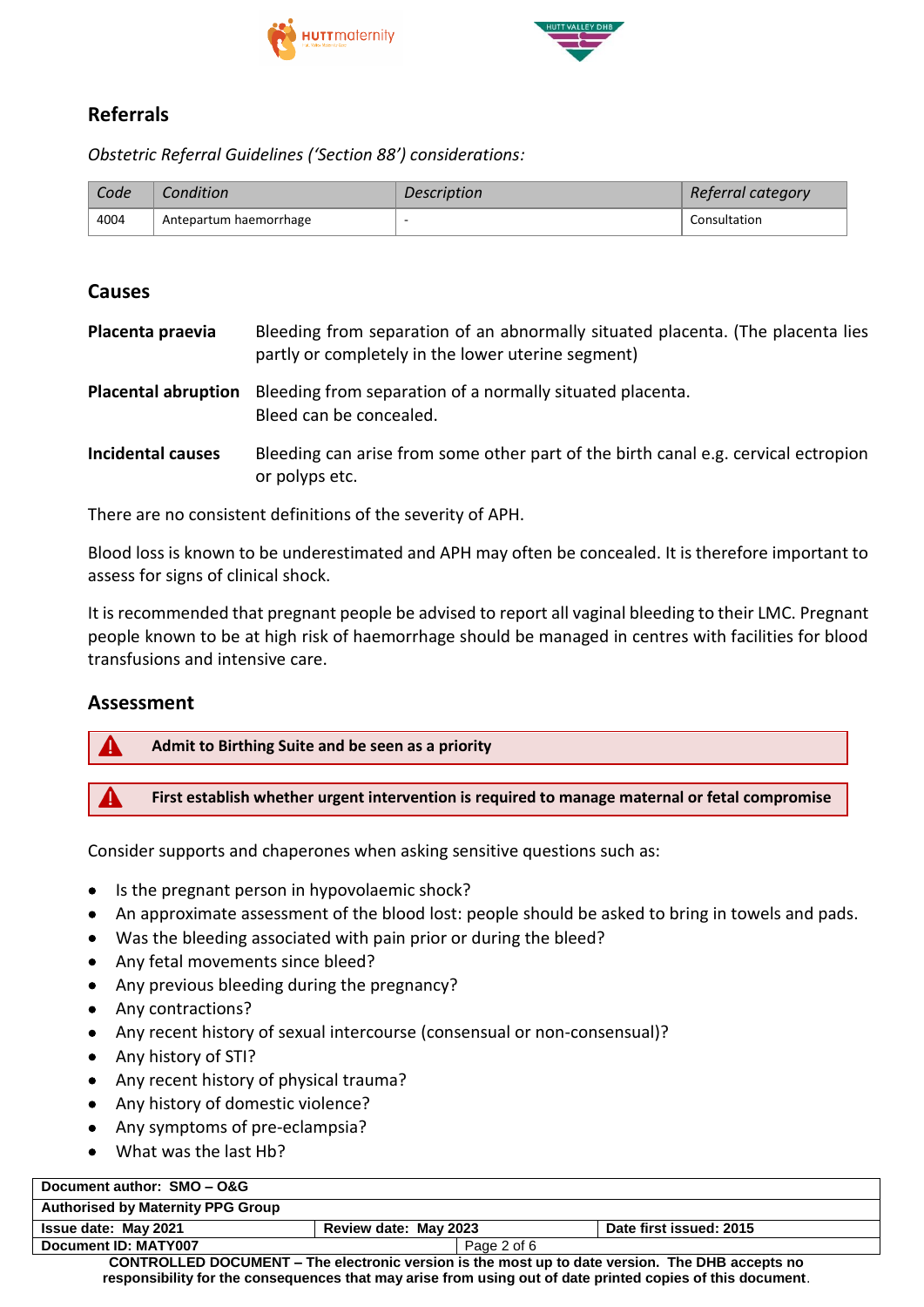



#### **Important points in the examination are:**

- Signs of hypovolemic shock
- Fetal viability/CTG
- Signs of membrane rupture
- Signs suggestive of placenta praevia:
	- **o** Malpresentation
	- **o** Minimal tenderness
	- **o** Unengaged head
- Signs suggestive of abruption:
	- **o** Pain and tenderness
	- **o** Co-existing pre-eclampsia / pregnancy induced hypertension / chronic (essential) hypertension
	- **o** Rigid board-like / "woody" abdomen
- Avoid vaginal examination in known placenta praevia / low lying placenta. If placental position is unknown ie has not yet had second trimester scan for placental location
- A gentle speculum examination should be carried out by the obstetric team as part of the initial assessment of the pregnant person

#### **If pregnant person and baby able to tolerate labour:**

- Consider the need for Paediatric SMO and Obstetric SMO for the birth
- Continuous CTG in labour
- Consideration of caesarean section if bleeding heavy, or if maternal/fetal compromise
- Active management of third stage required and anticipate PPH
- Record blood loss at delivery
- Keep pregnant person/whānau/family informed
- If fetal death is confirmed, vaginal birth is the recommended mode for most, provided maternal condition is stable. But Caesarean Section may need to be considered in some.
- Anti-D prophylaxis for rhesus negative women (refer to guideline)

## **Moderate/Severe bleeding (principles of management)**

**IF MAJOR BLEED – refer Massive Obstetric Haemorrhage (MATY037) Policy**

- 1. Call for help, ring emergency bell, ring 777 and state **OBSTETRIC EMERGENCY (AND NEONATAL EMERGENCY if birth imminent), venue and room number**
- 2. Start with an ABC approach
	- **o** Secure airway
	- **o** Maternal O<sub>2</sub> via non-rebreather mask
	- **o** Initial circulation assessment, then maternal pulse, BP, RR and O<sup>2</sup> sats every 15 minutes if active bleeding and document on a MEWS chart

| Document author: SMO - O&G                                                                             |                       |                         |
|--------------------------------------------------------------------------------------------------------|-----------------------|-------------------------|
| <b>Authorised by Maternity PPG Group</b>                                                               |                       |                         |
| <b>Issue date: May 2021</b>                                                                            | Review date: May 2023 | Date first issued: 2015 |
| Document ID: MATY007                                                                                   | Page 3 of 6           |                         |
| <b>CONTROLLED DOCUMENT – The electronic version is the most up to date version. The DHB accepts no</b> |                       |                         |

**responsibility for the consequences that may arise from using out of date printed copies of this document**.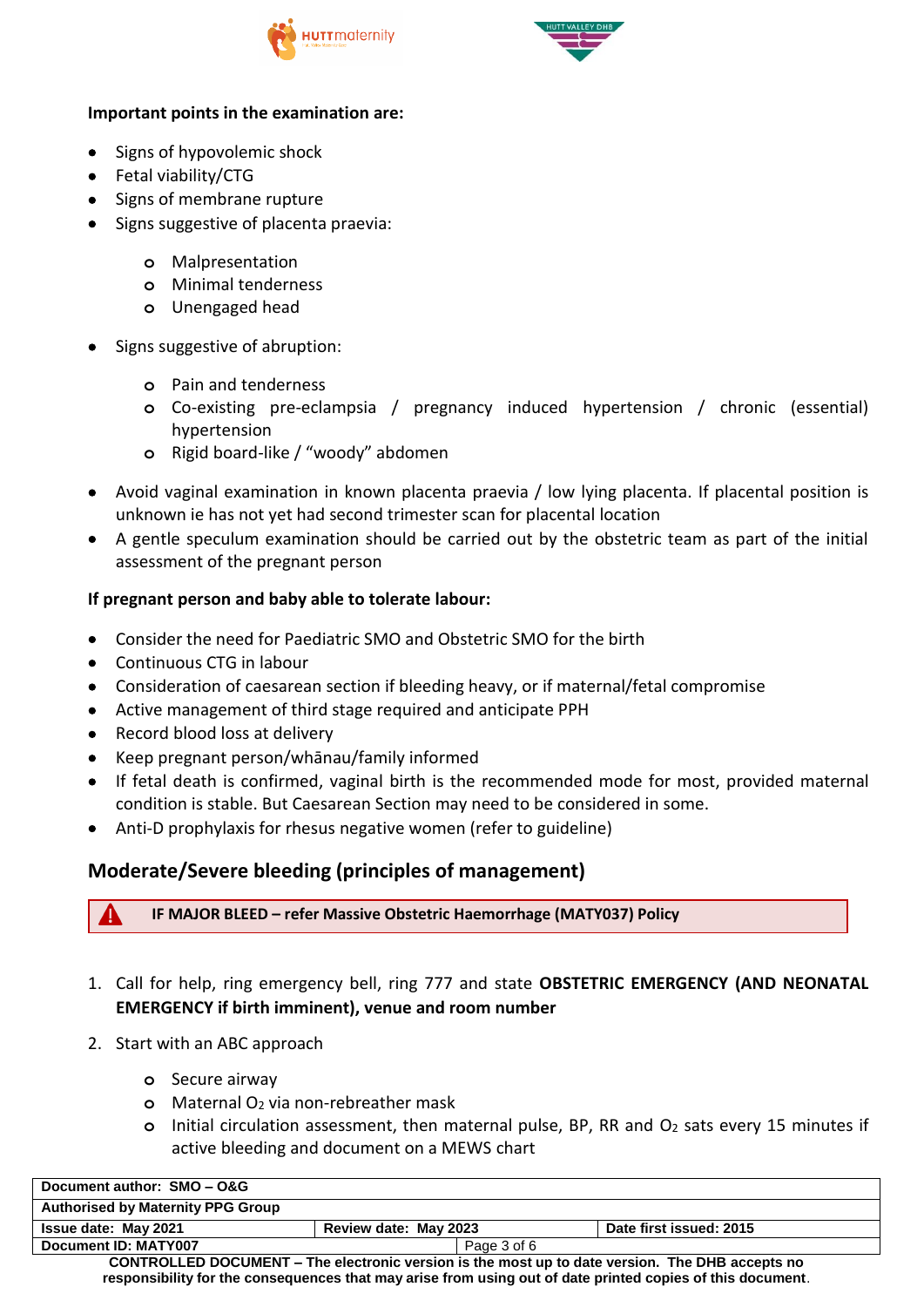



- 3. Cannulate size two 16g IV cannulae, take 20mL blood
	- o FBC, cross-match. If bleeding continues, transfusion should start as quickly as possible.
	- o Renal function, LFTs, Clotting studies and Kleihauer should be obtained.
- 4. Commence clinical assessment
	- **o** Vaginal assessment and blood loss (weigh if necessary 1ml = 1g)
	- **o** Assess for Contractions / ROM / Abdominal or back pain / Rigid abdomen
- 5. Inform Special Care Baby Unit (SCBU) staff
- 6. Early ultrasonic evaluation of placental site (if not previously documented)
- 7. Consider inserting an indwelling catheter into the bladder, measure urine hourly which is maintained at 0.5 mls/kg/hour. If it is less than 0.25 mls/kg/hour for more than 2 hours notify the obstetrician on call. (BMJ, 2009)
- 8. Consider steroids if preterm gestation (refer to steroid guideline)
- 9. If APH is associated with ROM consider vasa praevia
- 10. Tocolysis should not be used in major APH

# **References**

- ALSO, (2000). *Advanced Life Support in Obstetrics.* USA: AAFP
- Konje, J. C., Taylor, D.J. Bleeding in late pregnancy. In James, D.K., Steer, P.J., Weiner, C.P. & Gonik, B. (2000). *High risk pregnancy: Management options 2nd ed*. London: W.B Saunders.
- Lindsay, P. Bleeding in Pregnancy. In Henderson, C. & McDonald, S. eds. (2004). *Mayes Midwifery A textbook for midwives 13th ed*. London: Balliere Tindall.
- *British Journal of Midwifery*, February 2009, vol 17, no 2
- Ministry of Health. (2012) Guidelines for Consultation with Obstetric and Related Medical Services (Referral Guidelines). Wellington: Ministry of Health

RCOG APH (Green-top Guideline No.63). November 2011.

# **Related Documents:**

- Fetal heart rate monitoring in the antenatal and intrapartum period MATY022
- Massive Obstetric Haemorrhage policy MATY037
- Transfer of women from Hutt Valley DHB to Capital and Coast DHB MATF068
- Postpartum Haemorrhage policy MATY058
- Placenta praevia policy MATY049

## **Keywords for searching:**

1. Antepartum haemorrhage

| Document author: SMO - O&G                                                                                 |                       |                         |  |
|------------------------------------------------------------------------------------------------------------|-----------------------|-------------------------|--|
| <b>Authorised by Maternity PPG Group</b>                                                                   |                       |                         |  |
| <b>Issue date: May 2021</b>                                                                                | Review date: May 2023 | Date first issued: 2015 |  |
| Document ID: MATY007                                                                                       | Page 4 of 6           |                         |  |
| CONTROLLED DOCUMENT – The electronic version is the most up to date version. The DHB accepts no            |                       |                         |  |
| responsibility for the consequences that may arise from using out of date printed copies of this document. |                       |                         |  |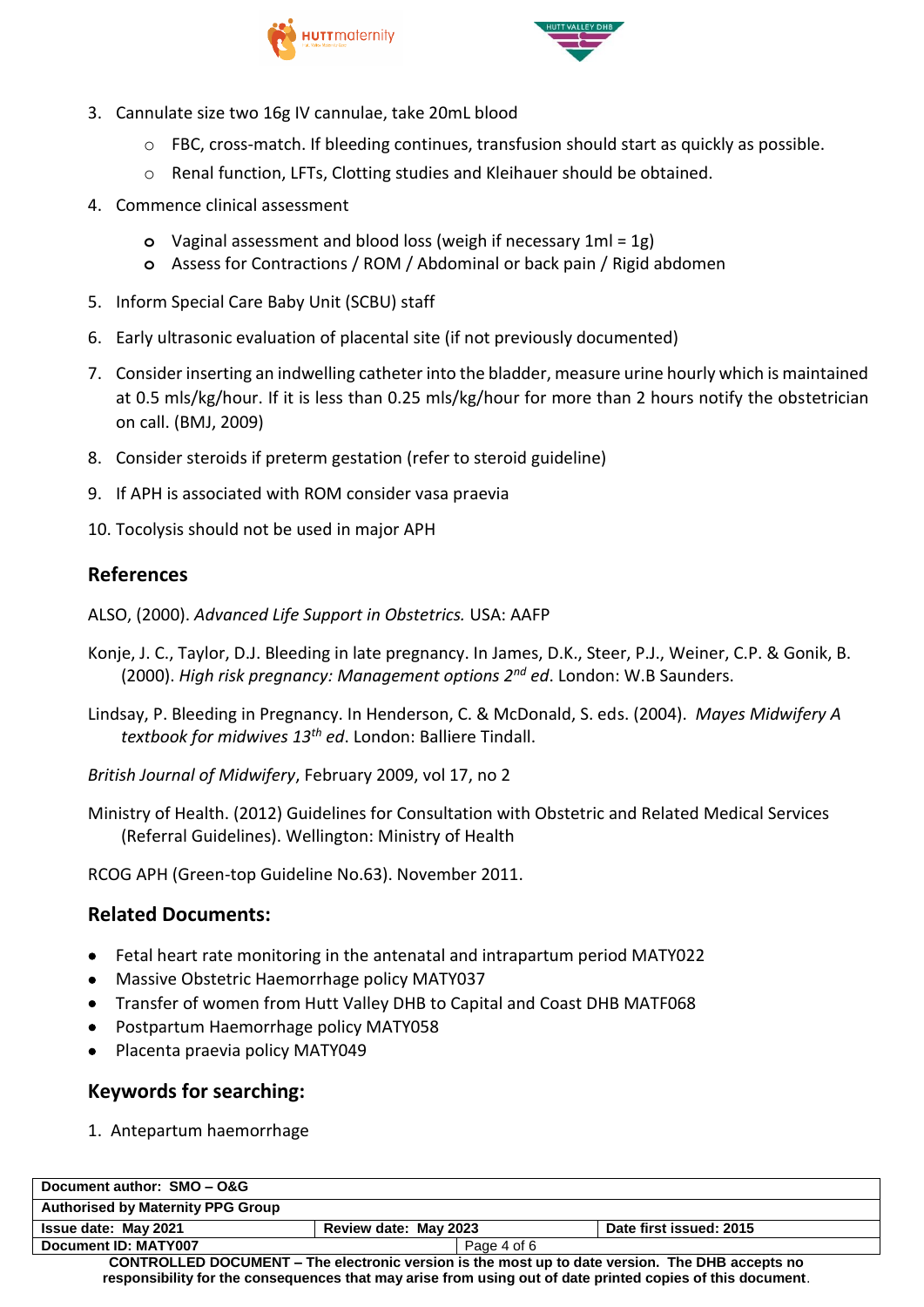



- 2. Haemorrhage
- 3. Pregnancy
- 4. Bleeding

## **Informed Consent**

The right of a consumer to make an informed choice and give informed consent, including the right to refuse medical treatment, is enshrined in law and in the Code of Health and Disability Consumers' Rights in New Zealand. This means that a pregnant person can choose to decline treatment, referral to another practitioner, or transfer of clinical responsibility. If this occurs follow the process map on page 18 of the Referral Guidelines (Ministry of Health, 2012).

## **Tangata Whenua Statement**

The Women's Health Service recognises the rights and responsibilities of Māori as tangata whenua and Treaty Partners. This allows and acknowledges the importance of cultural diversity in all aspects of our care and practice in Aotearoa New Zealand.

As stated in [Te Pae Amorangi](http://www.huttvalleydhb.org.nz/about-us/reports-and-publications/te-pae-amorangi/) (Hutt Valley DHB Māori Health Strategy) 2018-2027, Hutt DHB as a Crown agency is committed to our role in maintaining active relationships with iwi, under Te Tiriti o Waitangi. This strategy recognises the established principles of Partnership, Participation and Protection and recognises steps towards the reviewed interpretation of Te Tiriti principles to date (from the [Wai 2575](https://www.health.govt.nz/our-work/populations/maori-health/wai-2575-health-services-and-outcomes-kaupapa-inquiry) claim into health). These are tino rangatiratanga, equity, active protection, partnership and options.

Attention in particular is drawn to:

- **Article one – Kāwanatanga**: actively engaging and working alongside with local iwi through the Hutt Valley [Māori Health Unit](http://intranet.huttvalleydhb.org.nz/our-dhb/departments/maori-health-unit/)
- **Article two – Tino Rangatiratanga**: Self-autonomy, self-determination; the responsibility to enable Māori to exercise their authority over their own health, determinants and definition of health
- **Article three – Ōritetanga**: equal health outcomes of peoples; ensuring that policy, guidelines or programmes do not further perpetuate any inequity
- **Article four (the 'oral clause') – Wairuatanga**: spirituality; thriving as Māori and the importance of health providers understanding health in te ao Māori (the Māori world), acknowledging the interconnectedness and inter-relationship of all living and non-living things.

| Document author: SMO - O&G                                                                                 |                       |                         |  |
|------------------------------------------------------------------------------------------------------------|-----------------------|-------------------------|--|
| <b>Authorised by Maternity PPG Group</b>                                                                   |                       |                         |  |
| <b>Issue date: May 2021</b>                                                                                | Review date: May 2023 | Date first issued: 2015 |  |
| Document ID: MATY007                                                                                       | Page 5 of 6           |                         |  |
| CONTROLLED DOCUMENT – The electronic version is the most up to date version. The DHB accepts no            |                       |                         |  |
| responsibility for the consequences that may arise from using out of date printed copies of this document. |                       |                         |  |